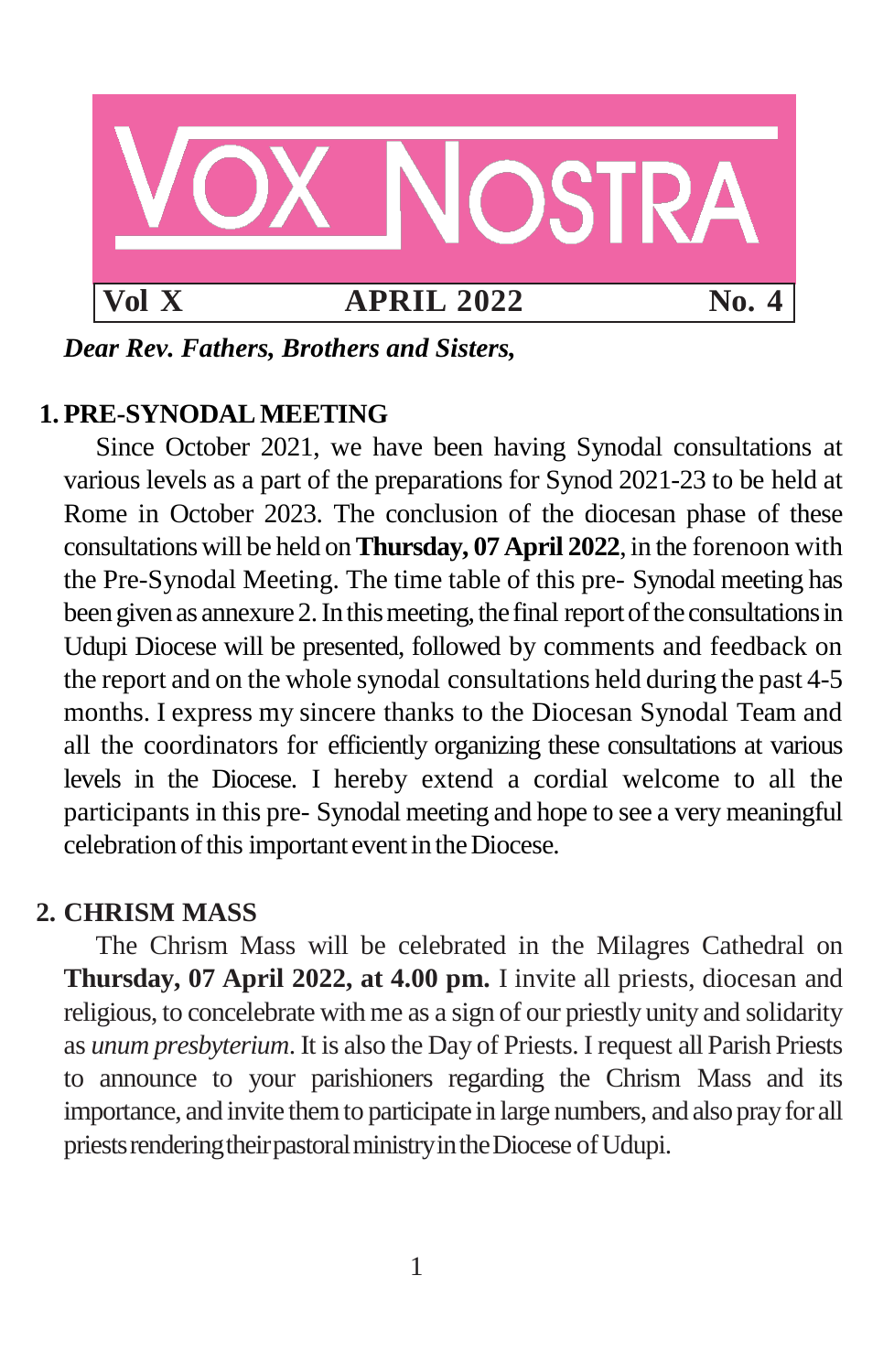### **3. HOLYWEEKAND EASTER**

After 40 days of Lenten prayer, fasting, penance and almsgiving, the Holy Mother the Church invites us to rejoice on the solemnity of the Resurrection of our Lord Jesus Christ. In the Holy Week, the Church celebrates the mysteries of salvation accomplished by Christ in the last days of his earthly life, from his messianic entry into Jerusalem until his blessed passion and glorious resurrection. The feast of Easter is the culmination of the season of Lent and particularly the Holy Week. After two years of the Covid-19 pandemic which restricted us from celebrating the Holy Week and Easter in the usual manner, we shall be able to celebrate the Holy Week and Easter with appropriate liturgy this year. Therefore, I urge all parish priests to plan and prepare well for the Holy Week with due attention to the liturgical guidelines given for this week as found in pages 94-114 of the *ORDO* 2021-22 and celebrate the Holy Week with the devotion associated with it so that the faithful may be able to conclude their Lenten exercises with the experience of the peace and joy of the Risen Lord on Easter Sunday.

Dear Rev. Fathers, Brothers and Sisters, I extend to all of you my best wishes for a Happy Easter. Please extend my Easter wishes to your dear parishioners and members of your religious communities. May the Risen Lord fill us all with his gift of joy, peace and hope in our daily lives as we carry forward the mission entrusted to us by him through the most precious gift of his call to priesthood and consecrated life.

### **4. DIVINE MERCYSUNDAY**

The Church celebrates the Second Sunday of Easter as the Divine Mercy Sunday which falls on 24th April this year. This feast is based on the Catholic devotion to the Divine Mercy that Saint Faustina Kowalska reported as per her encounter with Jesus and is associated with special promises to her from Jesus. "As a gift to humanity, which sometimes seems bewildered and overwhelmed by the power of evil, selfishness and fear, the Risen Lord offers His love that pardons, reconciles, and reopens hearts to love. It is love that converts hearts and gives peace. How much the world needs to understand and accept Divine Mercy!" said St Pope John Paul II. I wish that all parishes celebrate this day with the devotion associated with the day, such as Divine MercyChaplet (Rosary), Prayers to St Faustina and Litany of Divine Mercy, and also encourage the faithful's devotion to Divine Mercy.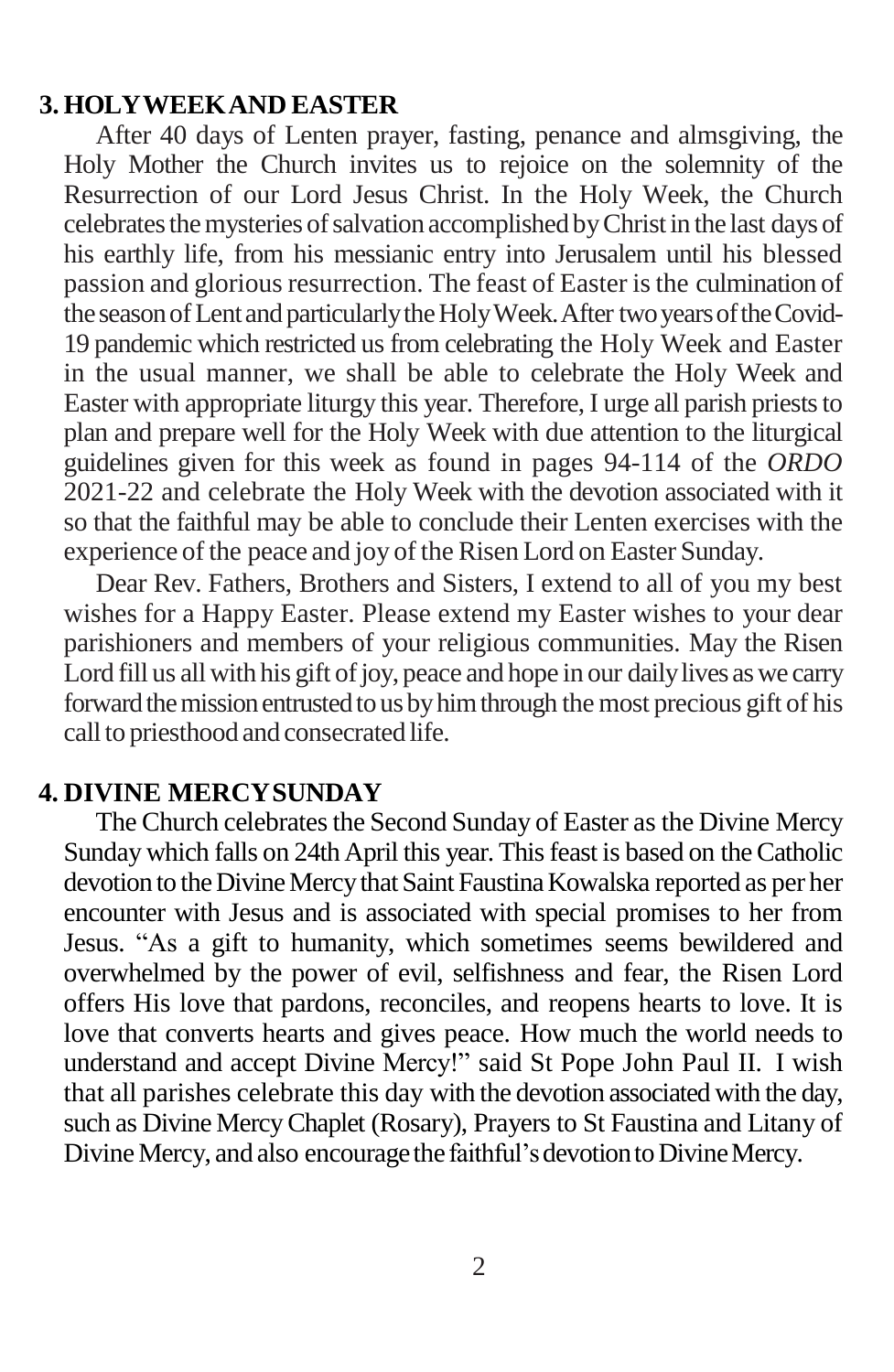### **5. REPORT OFPASTORALCOMMISSIONS FOR 2021**

As per the constitution of PPC, the coordinators of 20 Commissions at parishes had to submit the report of activities of all 20 Commissions during the year 2021 by the end of November 2021. So far, we have received these reports from only a few parishes. I request the parish priests to remind the coordinators of your parishes to compile the report of the activities of all commissions during 2021 and submit the report by the end of April 2022.

### **6. PRAYER FOR UKRAINEAND RUSSIA**

We are all aware of the ongoing war due to the invasion of Ukraine by Russia for the past three weeks. Various appeals from the world leaders and from the Church seem to have borne not much fruit yet. Many innocent lives have been lost and lakhs of people have turned into refugees, fleeing the country for the safety of their families. The war has caused terrible destruction in Ukraine. The Holy Father has invited the Church to specially pray so that the war may cease and peace prevail among the political leaders of both the countries. Let us continue to pray for this intention during Lent, especially during the Holy week.

Yours sincerely in Christ,

 $+$ Robo

**+ Gerald Isaac Lobo**

#### **SILVER JUBILEE OF ORDINATION**

Rev. Fr Albert Crasta, Parish Priest St Pius XChurch, Piusnagar 17/04/2022 Rev.Fr Victor Anil Cornelio, Director, Commission for Seminary and Religious Formation, DivyaDhama,Moodubelle 21/04/2022

#### **CONGRATULATIONS & BEST WISHES DEAR FATHERS**